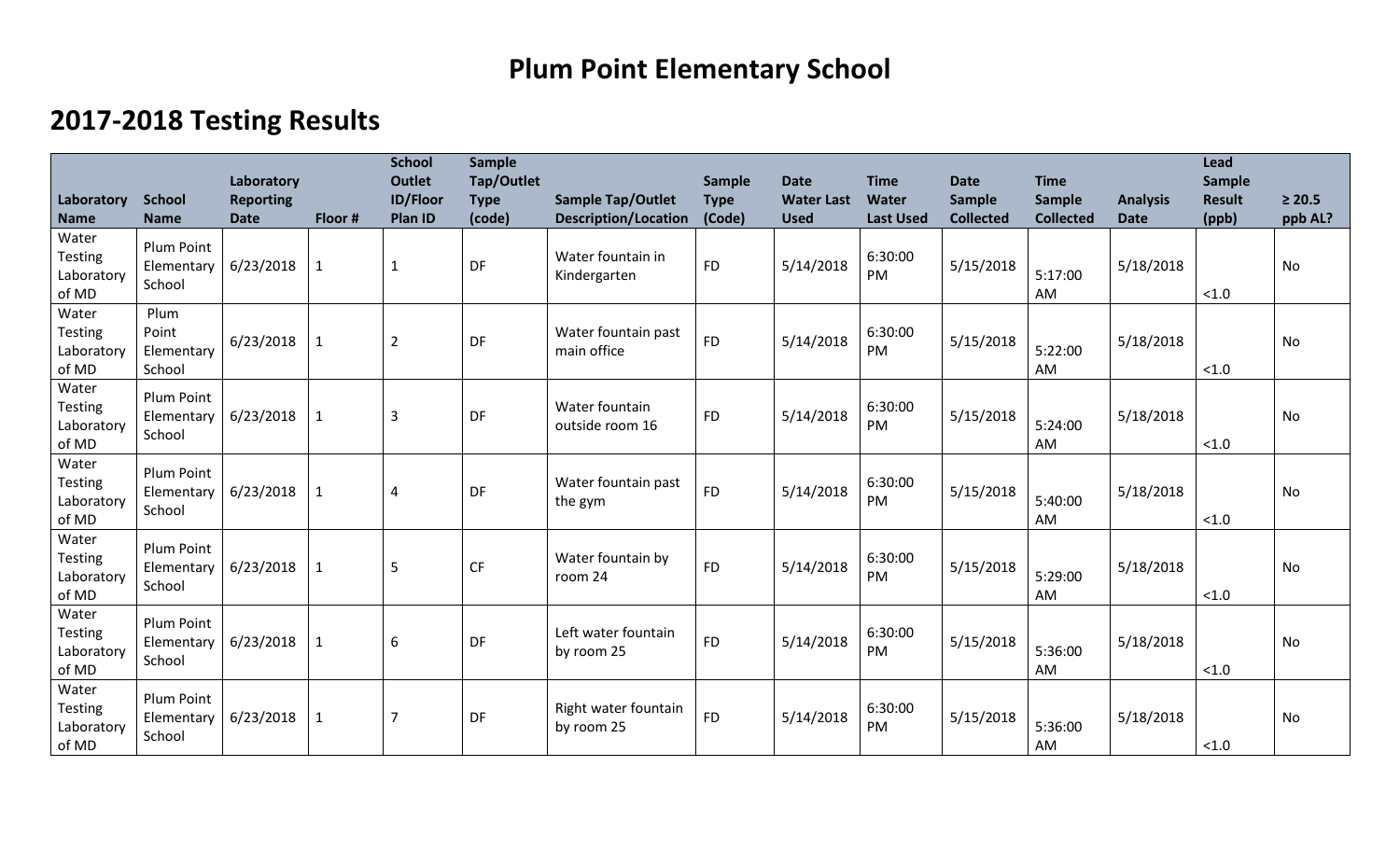| Water<br><b>Testing</b><br>Laboratory<br>of MD | Plum Point<br>Elementary<br>School               | 6/23/2018       | $\mathbf{1}$ | 8   | DF                     | Water fountain by<br>room 31   | <b>FD</b> | 5/14/2018 | 6:30:00<br>PM | 5/15/2018 | 5:42:00<br>AM | 5/18/2018 | < 1.0 | No |
|------------------------------------------------|--------------------------------------------------|-----------------|--------------|-----|------------------------|--------------------------------|-----------|-----------|---------------|-----------|---------------|-----------|-------|----|
| Water<br><b>Testing</b><br>Laboratory<br>of MD | Plum Point<br>Elementary<br>School               | 6/23/2018       | $\mathbf{1}$ | 9   | DF                     | Water fountain by<br>room 35   | <b>FD</b> | 5/14/2018 | 6:30:00<br>PM | 5/15/2018 | 5:48:00<br>AM | 5/18/2018 | < 1.0 | No |
| Water<br><b>Testing</b><br>Laboratory<br>of MD | Plum Point<br>Elementary<br>School               | 6/23/2018       | $\mathbf{1}$ | 10  | DF                     | Water fountain by<br>room 39   | <b>FD</b> | 5/14/2018 | 6:30:00<br>PM | 5/15/2018 | 5:24:00<br>AM | 5/18/2018 | 1.9   | No |
| Water<br><b>Testing</b><br>Laboratory<br>of MD | Plum Point<br>Elementary<br>School               | 6/23/2018       | $\mathbf{1}$ | 11  | DF                     | Water fountain by<br>room 41   | <b>FD</b> | 5/14/2018 | 6:30:00<br>PM | 5/15/2018 | 5:27:00<br>AM | 5/18/2018 | < 1.0 | No |
| Water<br><b>Testing</b><br>Laboratory<br>of MD | Plum Point<br>Elementary<br>School               | 6/23/2018       | $\mathbf{1}$ | 12  | DF                     | Water fountain by<br>room 45   | <b>FD</b> | 5/14/2018 | 6:30:00<br>PM | 5/15/2018 | 5:33:00<br>AM | 5/18/2018 | < 1.0 | No |
| Water<br><b>Testing</b><br>Laboratory<br>of MD | Plum Point<br>Elementary<br>School               | 6/23/2018       | $\mathbf{1}$ | 13  | DF                     | Water fountain by<br>room 46   | <b>FD</b> | 5/14/2018 | 6:30:00<br>PM | 5/15/2018 | 5:37:00<br>AM | 5/18/2018 | < 1.0 | No |
| Water<br><b>Testing</b><br>Laboratory<br>of MD | Plum Point<br>Elementary<br>School               | 6/23/2018       | $\mathbf{1}$ | 14  | DF                     | Water fountain by<br>gym       | <b>FD</b> | 5/14/2018 | 6:30:00<br>PM | 5/15/2018 | 5:44:00<br>AM | 5/18/2018 | < 1.0 | No |
| Water<br><b>Testing</b><br>Laboratory<br>of MD | Plum Point<br>Elementary<br>School               | 6/23/2018       | $\mathbf{1}$ | 15  | DF                     | Water fountain in<br>cafeteria | <b>FD</b> | 5/14/2018 | 6:30:00<br>PM | 5/15/2018 | 5:56:00<br>AM | 5/18/2018 | < 1.0 | No |
| Water<br>Testing<br>Laboratory<br>of MD        | Plum Point<br>Elementary   $6/23/2018$<br>School |                 | $\vert$ 1    | b16 | $\mathsf{C}\mathsf{F}$ | Bubbler in room 11             | <b>FD</b> | 5/14/2018 | 6:30:00<br>PM | 5/15/2018 | 5:19:00<br>AM | 5/18/2018 | 8.5   | No |
| Water<br><b>Testing</b>                        | Plum Point<br>Elementary  <br>School             | $6/23/2018$   1 |              | 17  | CS                     | Faucet in room 11              | <b>FD</b> | 5/14/2018 | 6:30:00<br>PM | 5/15/2018 | 5:19:00<br>AM | 5/18/2018 | 4.3   | No |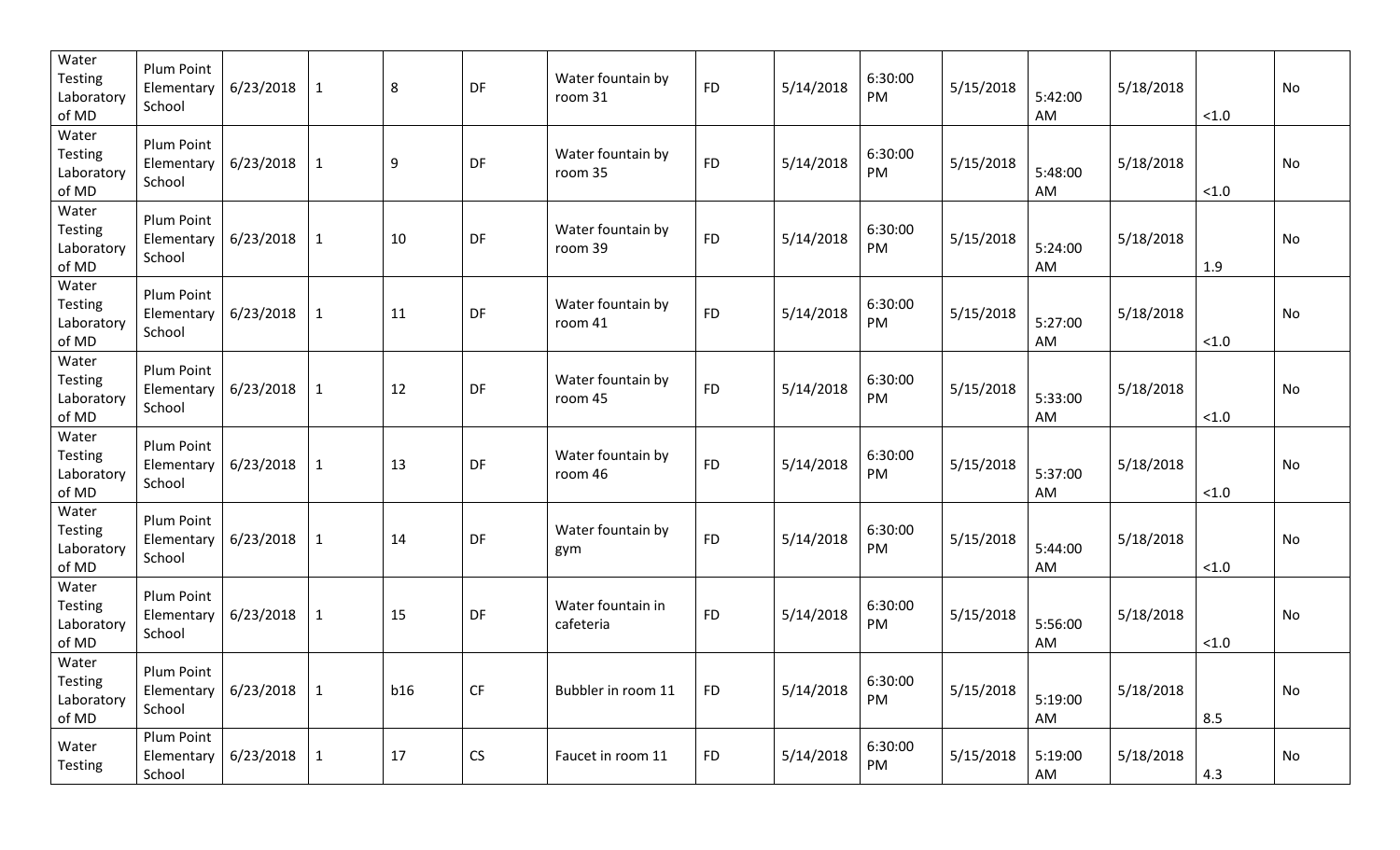| Laboratory<br>of MD                     |                                    |           |              |            |           |                    |           |           |               |           |               |           |        |           |
|-----------------------------------------|------------------------------------|-----------|--------------|------------|-----------|--------------------|-----------|-----------|---------------|-----------|---------------|-----------|--------|-----------|
| Water<br>Testing<br>Laboratory<br>of MD | Plum Point<br>Elementary<br>School | 6/23/2018 | $\mathbf{1}$ | <b>b18</b> | <b>CF</b> | Bubbler in room 12 | <b>FD</b> | 5/14/2018 | 6:30:00<br>PM | 5/15/2018 | 5:20:00<br>AM | 5/18/2018 | 1.6    | <b>No</b> |
| Water<br>Testing<br>Laboratory<br>of MD | Plum Point<br>Elementary<br>School | 6/23/2018 | $\mathbf{1}$ | 19         | CS        | Faucet in room 12  | <b>FD</b> | 5/14/2018 | 6:30:00<br>PM | 5/15/2018 | 5:20:00<br>AM | 5/18/2018 | 2.5    | No        |
| Water<br>Testing<br>Laboratory<br>of MD | Plum Point<br>Elementary<br>School | 6/23/2018 | $\mathbf{1}$ | b20        | <b>CF</b> | Bubbler in room 14 | <b>FD</b> | 5/14/2018 | 6:30:00<br>PM | 5/15/2018 | 5:26:00<br>AM | 5/18/2018 | < 1.0  | <b>No</b> |
| Water<br>Testing<br>Laboratory<br>of MD | Plum Point<br>Elementary<br>School | 6/23/2018 | $\mathbf{1}$ | 21         | CS        | Faucet in room 14  | <b>FD</b> | 5/14/2018 | 6:30:00<br>PM | 5/15/2018 | 5:26:00<br>AM | 5/18/2018 | $<1.0$ | No        |
| Water<br>Testing<br>Laboratory<br>of MD | Plum Point<br>Elementary<br>School | 6/23/2018 | $\mathbf{1}$ | b22        | CF        | Bubbler in room 14 | <b>FD</b> | 5/14/2018 | 6:30:00<br>PM | 5/15/2018 | 5:27:00<br>AM | 5/18/2018 | $<1.0$ | No        |
| Water<br>Testing<br>Laboratory<br>of MD | Plum Point<br>Elementary<br>School | 6/23/2018 | $\mathbf{1}$ | 23         | CS        | Faucet in room 15  | <b>FD</b> | 5/14/2018 | 6:30:00<br>PM | 5/15/2018 | 5:27:00<br>AM | 5/18/2018 | $<1.0$ | No        |
| Water<br>Testing<br>Laboratory<br>of MD | Plum Point<br>Elementary<br>School | 6/23/2018 | $\mathbf{1}$ | 24         | CR        | Faucet in room 18  | <b>FD</b> | 5/14/2018 | 6:30:00<br>PM | 5/15/2018 | 5:28:00<br>AM | 5/18/2018 | 10.6   | No        |
| Water<br>Testing<br>Laboratory<br>of MD | Plum Point<br>Elementary<br>School | 6/23/2018 | $\mathbf{1}$ | 25         | <b>CR</b> | Faucet in room 20  | <b>FD</b> | 5/14/2018 | 6:30:00<br>PM | 5/15/2018 | 5:29:00<br>AM | 5/18/2018 | 3.3    | No        |
| Water<br>Testing<br>Laboratory<br>of MD | Plum Point<br>Elementary<br>School | 6/23/2018 | $\mathbf{1}$ | b26        | CF        | Bubbler in room 21 | <b>FD</b> | 5/14/2018 | 6:30:00<br>PM | 5/15/2018 | 5:31:00<br>AM | 5/18/2018 | 3.4    | No        |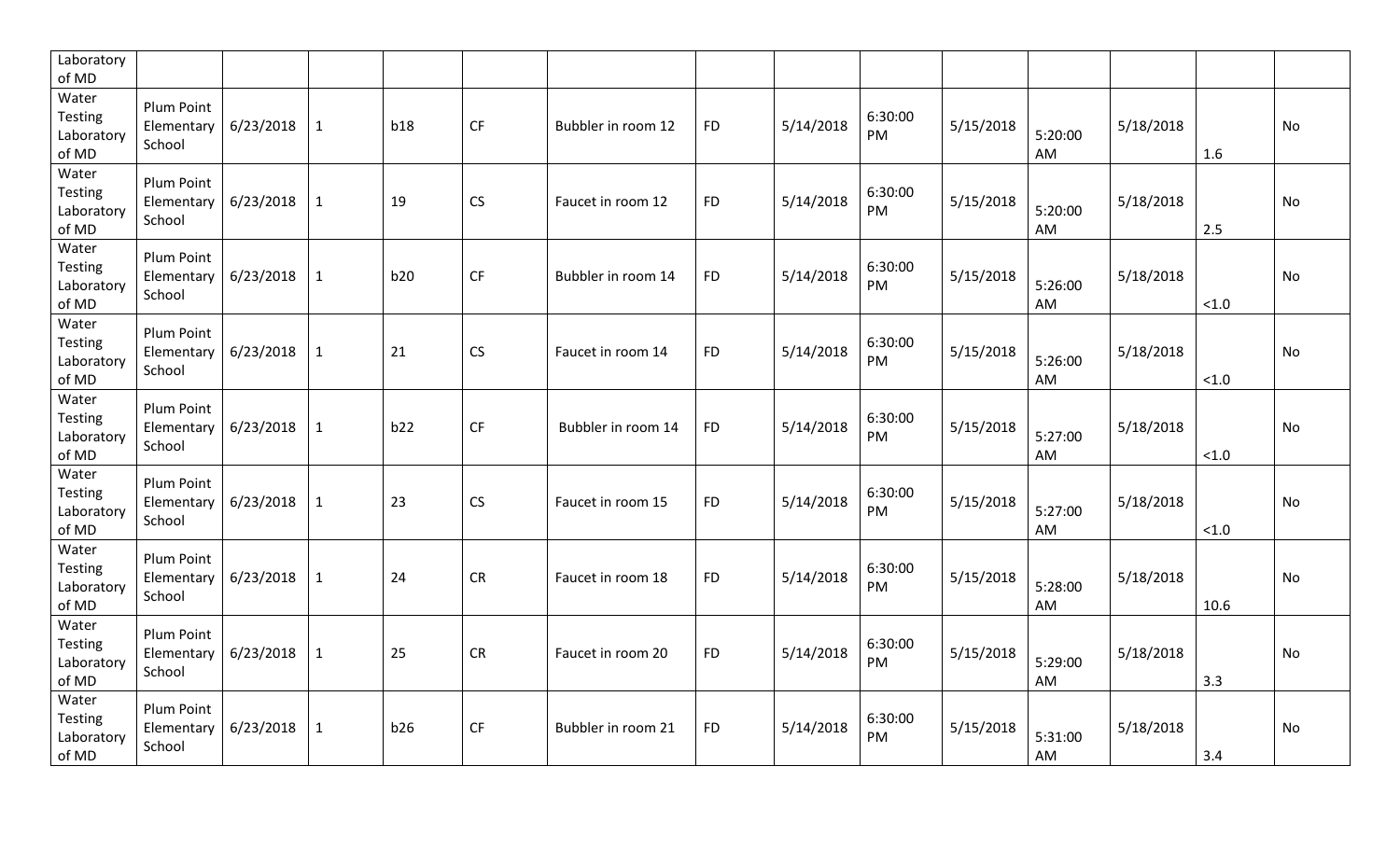| Water<br><b>Testing</b><br>Laboratory<br>of MD | Plum Point<br>Elementary<br>School        | 6/23/2018       | $\mathbf{1}$ | 27         | CS                     | Faucet in room 21  | <b>FD</b> | 5/14/2018 | 6:30:00<br>PM | 5/15/2018 | 5:31:00<br>AM | 5/18/2018 | < 1.0 | No |
|------------------------------------------------|-------------------------------------------|-----------------|--------------|------------|------------------------|--------------------|-----------|-----------|---------------|-----------|---------------|-----------|-------|----|
| Water<br><b>Testing</b><br>Laboratory<br>of MD | Plum Point<br>Elementary<br>School        | 6/23/2018       | $\mathbf{1}$ | b28        | $\mathsf{C}\mathsf{F}$ | Bubbler in room 22 | <b>FD</b> | 5/14/2018 | 6:30:00<br>PM | 5/15/2018 | 5:33:00<br>AM | 5/18/2018 | 1.2   | No |
| Water<br><b>Testing</b><br>Laboratory<br>of MD | Plum Point<br>Elementary<br>School        | 6/23/2018       | $\mathbf{1}$ | 29         | CS                     | Faucet in room 22  | <b>FD</b> | 5/14/2018 | 6:30:00<br>PM | 5/15/2018 | 5:33:00<br>AM | 5/18/2018 | < 1.0 | No |
| Water<br><b>Testing</b><br>Laboratory<br>of MD | Plum Point<br>Elementary<br>School        | 6/23/2018       | $\mathbf{1}$ | <b>b30</b> | CF                     | Bubbler in room 23 | <b>FD</b> | 5/14/2018 | 6:30:00<br>PM | 5/15/2018 | 5:34:00<br>AM | 5/18/2018 | 1.0   | No |
| Water<br><b>Testing</b><br>Laboratory<br>of MD | Plum Point<br>Elementary<br>School        | 6/23/2018       | $\mathbf{1}$ | 31         | CS                     | Faucet in room 23  | <b>FD</b> | 5/14/2018 | 6:30:00<br>PM | 5/15/2018 | 5:34:00<br>AM | 5/18/2018 | 3.0   | No |
| Water<br><b>Testing</b><br>Laboratory<br>of MD | Plum Point<br>Elementary<br>School        | 6/23/2018       | $\mathbf{1}$ | b32        | CF                     | Bubbler in room 25 | <b>FD</b> | 5/14/2018 | 6:30:00<br>PM | 5/15/2018 | 5:37:00<br>AM | 5/18/2018 | < 1.0 | No |
| Water<br><b>Testing</b><br>Laboratory<br>of MD | Plum Point<br>Elementary<br>School        | 6/23/2018       | $\mathbf{1}$ | 33         | CS                     | Faucet in room 25  | <b>FD</b> | 5/14/2018 | 6:30:00<br>PM | 5/15/2018 | 5:37:00<br>AM | 5/18/2018 | < 1.0 | No |
| Water<br><b>Testing</b><br>Laboratory<br>of MD | <b>Plum Point</b><br>Elementary<br>School | 6/23/2018       | $\mathbf{1}$ | <b>b34</b> | CF                     | Bubbler in room 26 | <b>FD</b> | 5/14/2018 | 6:30:00<br>PM | 5/15/2018 | 5:38:00<br>AM | 5/18/2018 | < 1.0 | No |
| Water<br>Testing<br>Laboratory<br>of MD        | Plum Point<br>Elementary  <br>School      | 6/23/2018       | $\vert$ 1    | 35         | CS                     | Faucet in room 26  | <b>FD</b> | 5/14/2018 | 6:30:00<br>PM | 5/15/2018 | 5:38:00<br>AM | 5/18/2018 | < 1.0 | No |
| Water<br><b>Testing</b>                        | Plum Point<br>Elementary<br>School        | $6/23/2018$   1 |              | <b>b36</b> | CF                     | Bubbler in room 27 | <b>FD</b> | 5/14/2018 | 6:30:00<br>PM | 5/15/2018 | 5:40:00<br>AM | 5/18/2018 | < 1.0 | No |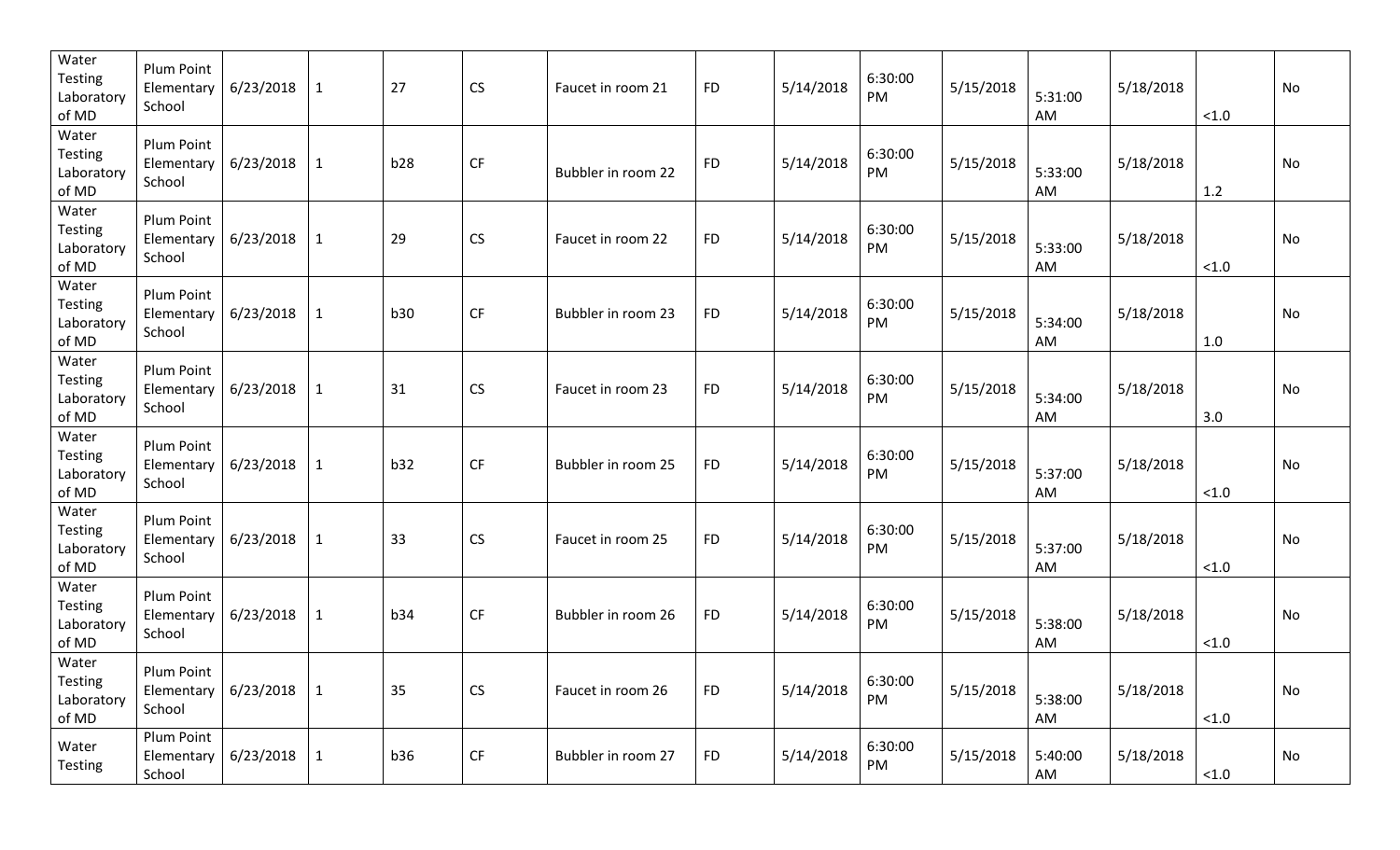| Laboratory<br>of MD                     |                                    |           |              |            |           |                    |           |           |               |           |               |           |       |           |
|-----------------------------------------|------------------------------------|-----------|--------------|------------|-----------|--------------------|-----------|-----------|---------------|-----------|---------------|-----------|-------|-----------|
| Water<br>Testing<br>Laboratory<br>of MD | Plum Point<br>Elementary<br>School | 6/23/2018 | $\mathbf{1}$ | 37         | CS        | Faucet in room 27  | <b>FD</b> | 5/14/2018 | 6:30:00<br>PM | 5/15/2018 | 5:40:00<br>AM | 5/18/2018 | < 1.0 | <b>No</b> |
| Water<br>Testing<br>Laboratory<br>of MD | Plum Point<br>Elementary<br>School | 6/23/2018 | $\mathbf{1}$ | b38        | CF        | Bubbler in room 30 | <b>FD</b> | 5/14/2018 | 6:30:00<br>PM | 5/15/2018 | 5:44:00<br>AM | 5/18/2018 | 1.8   | No        |
| Water<br>Testing<br>Laboratory<br>of MD | Plum Point<br>Elementary<br>School | 6/23/2018 | $\mathbf{1}$ | 39         | <b>CS</b> | Faucet in room 30  | <b>FD</b> | 5/14/2018 | 6:30:00<br>PM | 5/15/2018 | 5:44:00<br>AM | 5/18/2018 | 1.3   | <b>No</b> |
| Water<br>Testing<br>Laboratory<br>of MD | Plum Point<br>Elementary<br>School | 6/23/2018 | $\mathbf{1}$ | <b>b40</b> | CF        | Bubbler in room 31 | <b>FD</b> | 5/14/2018 | 6:30:00<br>PM | 5/15/2018 | 5:47:00<br>AM | 5/18/2018 | 3.8   | No        |
| Water<br>Testing<br>Laboratory<br>of MD | Plum Point<br>Elementary<br>School | 6/23/2018 | $\mathbf{1}$ | 41         | <b>CS</b> | Faucet in room 31  | <b>FD</b> | 5/14/2018 | 6:30:00<br>PM | 5/15/2018 | 5:47:00<br>AM | 5/18/2018 | 5.1   | No        |
| Water<br>Testing<br>Laboratory<br>of MD | Plum Point<br>Elementary<br>School | 6/23/2018 | $\mathbf{1}$ | b42        | CF        | Bubbler in room 32 | <b>FD</b> | 5/14/2018 | 6:30:00<br>PM | 5/15/2018 | 5:49:00<br>AM | 5/18/2018 | 5.5   | No        |
| Water<br>Testing<br>Laboratory<br>of MD | Plum Point<br>Elementary<br>School | 6/23/2018 | $\mathbf{1}$ | 43         | CS        | Faucet in room 32  | <b>FD</b> | 5/14/2018 | 6:30:00<br>PM | 5/15/2018 | 5:49:00<br>AM | 5/18/2018 | 4.0   | No        |
| Water<br>Testing<br>Laboratory<br>of MD | Plum Point<br>Elementary<br>School | 6/23/2018 | $\mathbf{1}$ | <b>b44</b> | <b>CF</b> | Bubbler in room 33 | <b>FD</b> | 5/14/2018 | 6:30:00<br>PM | 5/15/2018 | 5:51:00<br>AM | 5/18/2018 | 2.1   | No        |
| Water<br>Testing<br>Laboratory<br>of MD | Plum Point<br>Elementary<br>School | 6/23/2018 | $\mathbf{1}$ | 45         | <b>CS</b> | Faucet in room 33  | <b>FD</b> | 5/14/2018 | 6:30:00<br>PM | 5/15/2018 | 5:51:00<br>AM | 5/18/2018 | 3.7   | No        |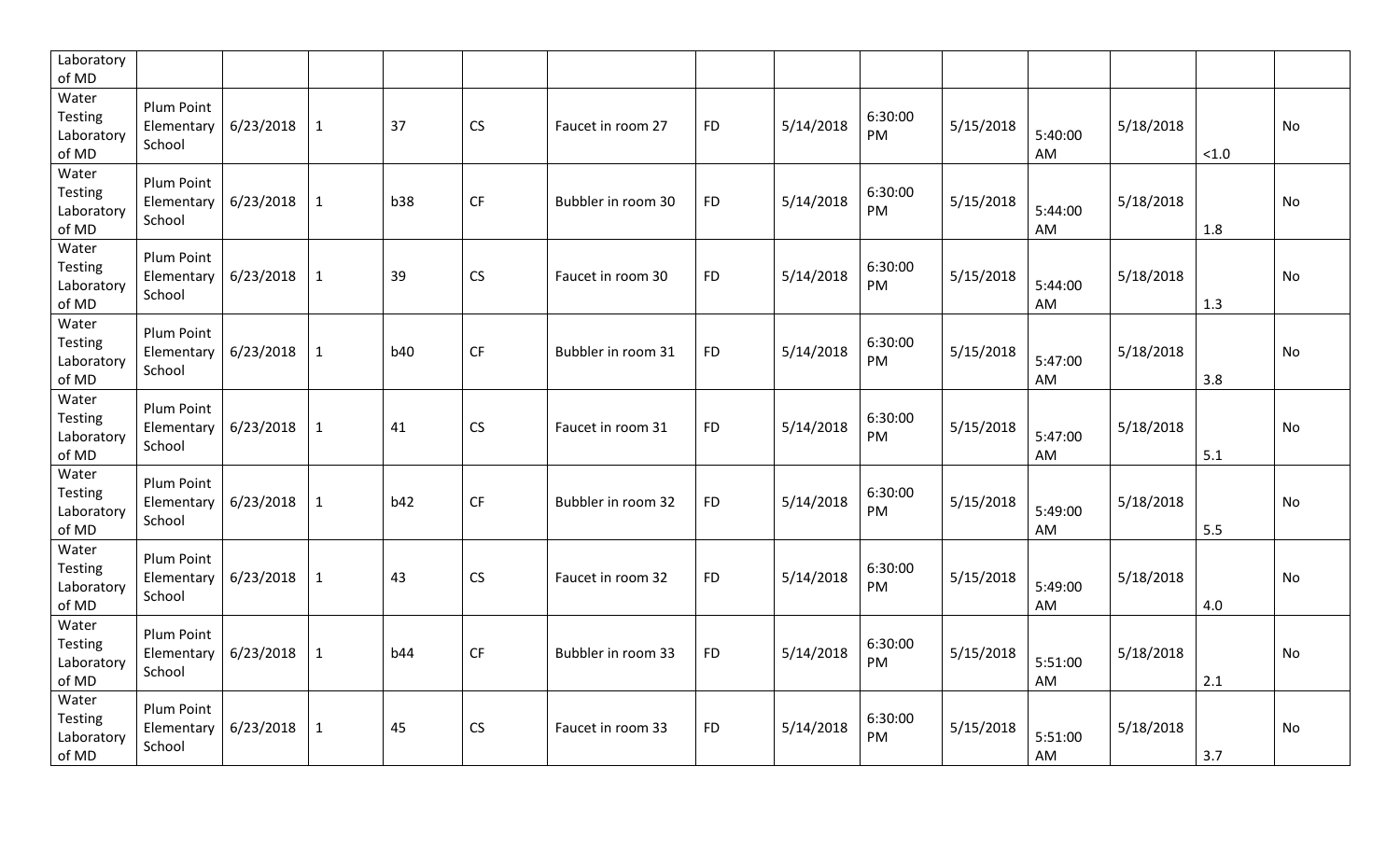| Water<br><b>Testing</b><br>Laboratory<br>of MD | <b>Plum Point</b><br>Elementary<br>School | 6/23/2018       | $\mathbf{1}$ | <b>b46</b> | CF                     | Bubbler in room 34 | <b>FD</b> | 5/14/2018 | 6:30:00<br>PM | 5/15/2018 | 5:52:00<br>AM | 5/18/2018 | 11.2 | No |
|------------------------------------------------|-------------------------------------------|-----------------|--------------|------------|------------------------|--------------------|-----------|-----------|---------------|-----------|---------------|-----------|------|----|
| Water<br><b>Testing</b><br>Laboratory<br>of MD | Plum Point<br>Elementary<br>School        | 6/23/2018       | $\mathbf{1}$ | 47         | CS                     | Faucet in room 34  | <b>FD</b> | 5/14/2018 | 6:30:00<br>PM | 5/15/2018 | 5:52:00<br>AM | 5/18/2018 | 6.3  | No |
| Water<br><b>Testing</b><br>Laboratory<br>of MD | Plum Point<br>Elementary<br>School        | 6/23/2018       | $\mathbf{1}$ | <b>b48</b> | CF                     | Bubbler in room 36 | <b>FD</b> | 5/14/2018 | 6:30:00<br>PM | 5/15/2018 | 5:53:00<br>AM | 5/18/2018 | 2.5  | No |
| Water<br><b>Testing</b><br>Laboratory<br>of MD | Plum Point<br>Elementary<br>School        | 6/23/2018       | $\mathbf{1}$ | 49         | CS                     | Faucet in room 36  | <b>FD</b> | 5/14/2018 | 6:30:00<br>PM | 5/15/2018 | 5:53:00<br>AM | 5/18/2018 | 3.2  | No |
| Water<br><b>Testing</b><br>Laboratory<br>of MD | Plum Point<br>Elementary<br>School        | 6/23/2018       | $\mathbf{1}$ | <b>b50</b> | CF                     | Bubbler in room 38 | <b>FD</b> | 5/14/2018 | 6:30:00<br>PM | 5/15/2018 | 5:23:00<br>AM | 5/18/2018 | 12.6 | No |
| Water<br><b>Testing</b><br>Laboratory<br>of MD | Plum Point<br>Elementary<br>School        | 6/23/2018       | $\mathbf{1}$ | 51         | CS                     | Faucet in room 38  | <b>FD</b> | 5/14/2018 | 6:30:00<br>PM | 5/15/2018 | 5:23:00<br>AM | 5/18/2018 | 4.6  | No |
| Water<br><b>Testing</b><br>Laboratory<br>of MD | <b>Plum Point</b><br>Elementary<br>School | 6/23/2018       | $\mathbf{1}$ | b52        | $\mathsf{C}\mathsf{F}$ | Bubbler in room 39 | <b>FD</b> | 5/14/2018 | 6:30:00<br>PM | 5/15/2018 | 5:25:00<br>AM | 5/18/2018 | 12.2 | No |
| Water<br><b>Testing</b><br>Laboratory<br>of MD | <b>Plum Point</b><br>Elementary<br>School | 6/23/2018       | $\mathbf{1}$ | 53         | CS                     | Faucet in room 39  | <b>FD</b> | 5/14/2018 | 6:30:00<br>PM | 5/15/2018 | 5:25:00<br>AM | 5/18/2018 | 9.3  | No |
| Water<br>Testing<br>Laboratory<br>of MD        | Plum Point<br>Elementary  <br>School      | 6/23/2018       | $\vert$ 1    | b54        | CF                     | Bubbler in room 40 | <b>FD</b> | 5/14/2018 | 6:30:00<br>PM | 5/15/2018 | 5:26:00<br>AM | 5/18/2018 | 6.6  | No |
| Water<br><b>Testing</b>                        | Plum Point<br>Elementary  <br>School      | $6/23/2018$   1 |              | 55         | CS                     | Faucet in room 40  | <b>FD</b> | 5/14/2018 | 6:30:00<br>PM | 5/15/2018 | 5:26:00<br>AM | 5/18/2018 | 3.9  | No |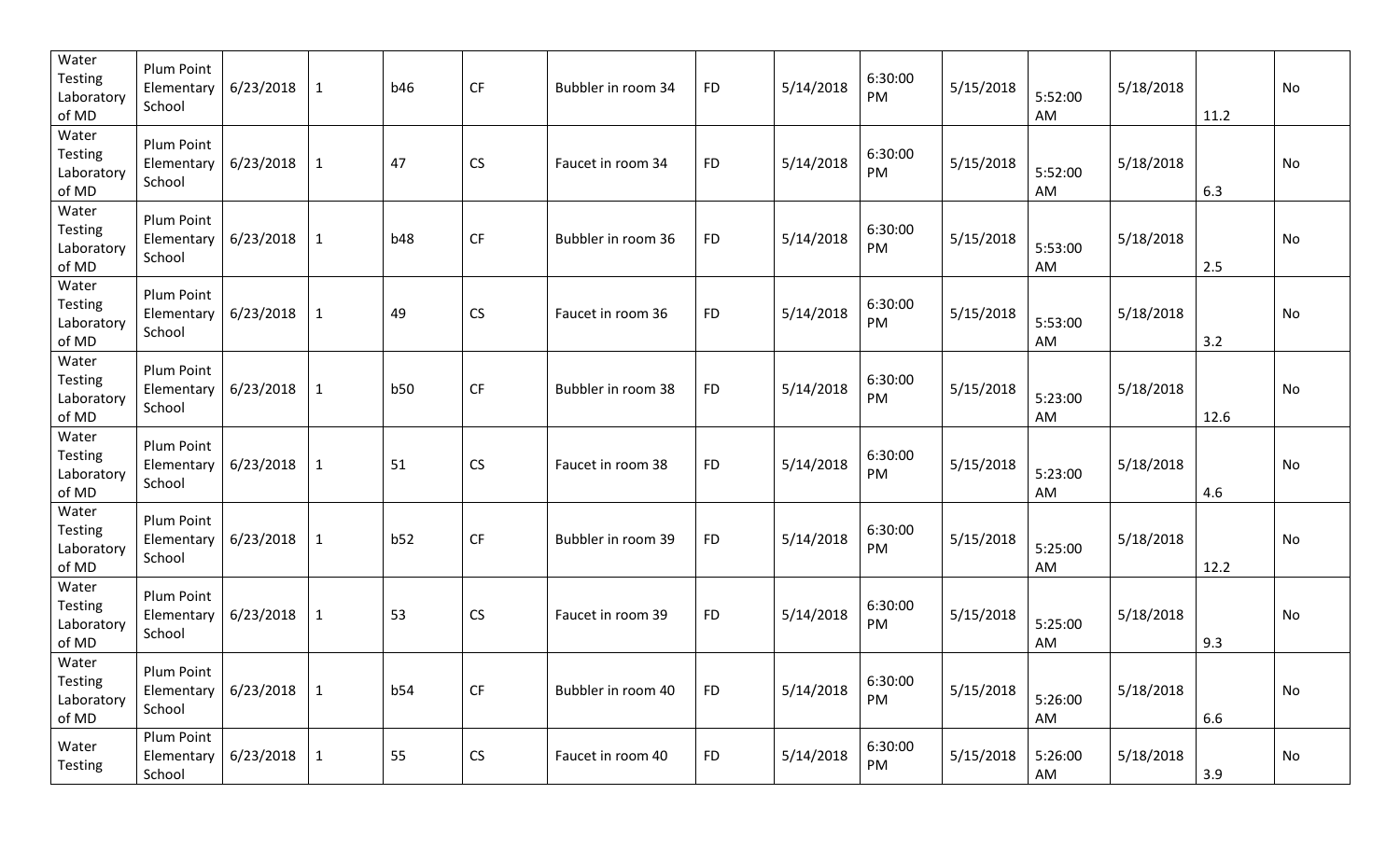| Laboratory<br>of MD                            |                                                  |           |              |            |           |                    |           |           |               |           |                            |     |           |
|------------------------------------------------|--------------------------------------------------|-----------|--------------|------------|-----------|--------------------|-----------|-----------|---------------|-----------|----------------------------|-----|-----------|
| Water<br>Testing<br>Laboratory<br>of MD        | Plum Point<br>Elementary   $6/23/2018$<br>School |           | $\mathbf{1}$ | <b>b56</b> | CF        | Bubbler in room 41 | <b>FD</b> | 5/14/2018 | 6:30:00<br>PM | 5/15/2018 | 5/18/2018<br>5:28:00<br>AM | 5.9 | No        |
| Water<br>Testing<br>Laboratory<br>of MD        | Plum Point<br>Elementary<br>School               | 6/23/2018 | $\mathbf{1}$ | 57         | <b>CS</b> | Faucet in room 41  | <b>FD</b> | 5/14/2018 | 6:30:00<br>PM | 5/15/2018 | 5/18/2018<br>5:28:00<br>AM | 3.1 | <b>No</b> |
| Water<br>Testing<br>Laboratory<br>of MD        | Plum Point<br>Elementary<br>School               | 6/23/2018 | $\mathbf{1}$ | <b>B58</b> | CF        | Bubbler in room 42 | <b>FD</b> | 5/14/2018 | 6:30:00<br>PM | 5/15/2018 | 5/18/2018<br>5:29:00<br>AM | 2.7 | No        |
| Water<br>Testing<br>Laboratory<br>of MD        | Plum Point<br>Elementary<br>School               | 6/23/2018 | $\mathbf{1}$ | 59         | <b>CS</b> | Faucet in room 42  | <b>FD</b> | 5/14/2018 | 6:30:00<br>PM | 5/15/2018 | 5/18/2018<br>5:29:00<br>AM | 3.9 | <b>No</b> |
| Water<br>Testing<br>Laboratory<br>of MD        | Plum Point<br>Elementary<br>School               | 6/23/2018 | $\mathbf{1}$ | <b>B60</b> | <b>CF</b> | Bubbler in room 43 | <b>FD</b> | 5/14/2018 | 6:30:00<br>PM | 5/15/2018 | 5/18/2018<br>5:30:00<br>AM | 2.9 | No        |
| Water<br><b>Testing</b><br>Laboratory<br>of MD | Plum Point<br>Elementary<br>School               | 6/23/2018 | $\mathbf{1}$ | 61         | CS        | Faucet in room 43  | <b>FD</b> | 5/14/2018 | 6:30:00<br>PM | 5/15/2018 | 5/18/2018<br>5:30:00<br>AM | 2.9 | No        |
| Water<br><b>Testing</b><br>Laboratory<br>of MD | Plum Point<br>Elementary<br>School               | 6/23/2018 | $\mathbf{1}$ | <b>B62</b> | <b>CF</b> | Bubbler in room 44 | <b>FD</b> | 5/14/2018 | 6:30:00<br>PM | 5/15/2018 | 5/18/2018<br>5:32:00<br>AM | 2.8 | No        |
| Water<br>Testing<br>Laboratory<br>of MD        | Plum Point<br>Elementary<br>School               | 6/23/2018 | $\mathbf{1}$ | 63         | CS        | Faucet in room 44  | <b>FD</b> | 5/14/2018 | 6:30:00<br>PM | 5/15/2018 | 5/18/2018<br>5:32:00<br>AM | 4.0 | No        |
| Water<br>Testing<br>Laboratory<br>of MD        | Plum Point<br>Elementary<br>School               | 6/23/2018 | $\mathbf{1}$ | <b>B64</b> | <b>CF</b> | Bubbler in room 45 | <b>FD</b> | 5/14/2018 | 6:30:00<br>PM | 5/15/2018 | 5/18/2018<br>5:33:00<br>AM | 2.3 | No        |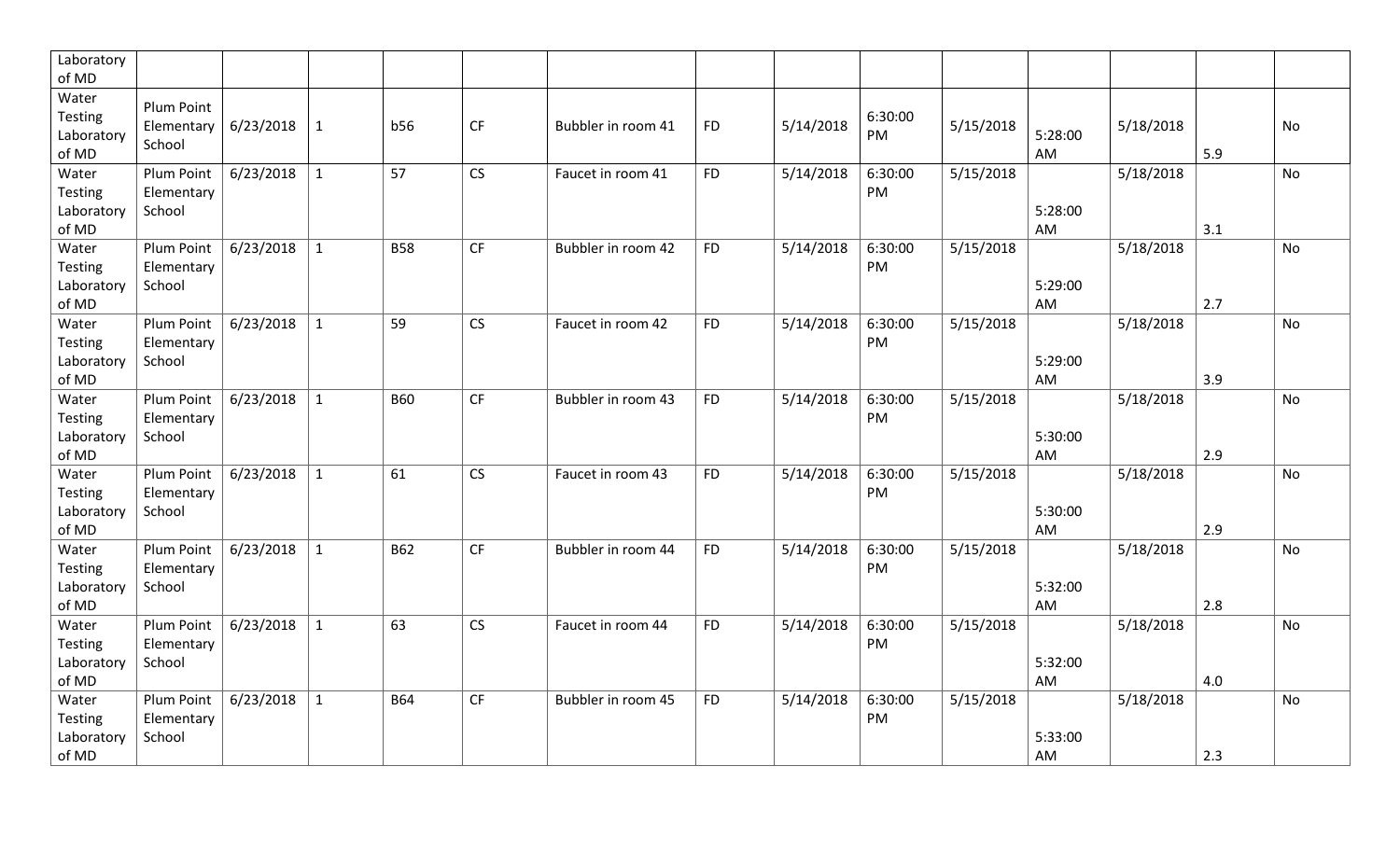| Water               | Plum Point                   | 6/23/2018 | $\mathbf{1}$ | 65         | CS        | Faucet in room 45  | <b>FD</b> | 5/14/2018 | 6:30:00 | 5/15/2018 |               | 5/18/2018 |     | No |
|---------------------|------------------------------|-----------|--------------|------------|-----------|--------------------|-----------|-----------|---------|-----------|---------------|-----------|-----|----|
| <b>Testing</b>      | Elementary                   |           |              |            |           |                    |           |           | PM      |           |               |           |     |    |
| Laboratory          | School                       |           |              |            |           |                    |           |           |         |           | 5:33:00<br>AM |           |     |    |
| of MD<br>Water      | Plum Point                   | 6/23/2018 | $\mathbf{1}$ | <b>B66</b> | CF        | Bubbler in room 46 | <b>FD</b> | 5/14/2018 | 6:30:00 | 5/15/2018 |               | 5/18/2018 | 3.4 | No |
| <b>Testing</b>      | Elementary                   |           |              |            |           |                    |           |           | PM      |           |               |           |     |    |
| Laboratory          | School                       |           |              |            |           |                    |           |           |         |           | 5:35:00       |           |     |    |
| of MD               |                              |           |              |            |           |                    |           |           |         |           | AM            |           | 3.1 |    |
| Water               | Plum Point                   | 6/23/2018 | $\mathbf{1}$ | 67         | CS        | Faucet in room 46  | <b>FD</b> | 5/14/2018 | 6:30:00 | 5/15/2018 |               | 5/18/2018 |     | No |
| <b>Testing</b>      | Elementary                   |           |              |            |           |                    |           |           | PM      |           |               |           |     |    |
| Laboratory          | School                       |           |              |            |           |                    |           |           |         |           | 5:35:00       |           |     |    |
| of MD               |                              |           |              |            |           |                    |           |           |         |           | AM            |           | 2.8 |    |
| Water               | Plum Point                   | 6/23/2018 | $\mathbf{1}$ | <b>B68</b> | CF        | Bubbler in room 47 | <b>FD</b> | 5/14/2018 | 6:30:00 | 5/15/2018 |               | 5/18/2018 |     | No |
| <b>Testing</b>      | Elementary                   |           |              |            |           |                    |           |           | PM      |           |               |           |     |    |
| Laboratory          | School                       |           |              |            |           |                    |           |           |         |           | 5:36:00       |           |     |    |
| of MD               |                              |           |              |            |           |                    |           |           |         |           | AM            |           | 6.0 |    |
| Water               | Plum Point                   | 6/23/2018 | $\mathbf{1}$ | 69         | CS        | Faucet in room 47  | <b>FD</b> | 5/14/2018 | 6:30:00 | 5/15/2018 |               | 5/18/2018 |     | No |
| Testing             | Elementary                   |           |              |            |           |                    |           |           | PM      |           |               |           |     |    |
| Laboratory          | School                       |           |              |            |           |                    |           |           |         |           | 5:36:00       |           |     |    |
| of MD               |                              |           |              |            |           |                    |           |           |         |           | AM            |           | 5.2 |    |
| Water               | Plum Point                   | 6/23/2018 | $\mathbf{1}$ | <b>B70</b> | CF        | Bubbler in room 48 | <b>FD</b> | 5/14/2018 | 6:30:00 | 5/15/2018 |               | 5/18/2018 |     | No |
| Testing             | Elementary<br>School         |           |              |            |           |                    |           |           | PM      |           | 5:37:00       |           |     |    |
| Laboratory<br>of MD |                              |           |              |            |           |                    |           |           |         |           | AM            |           | 2.5 |    |
| Water               | Plum Point                   | 6/23/2018 | $\mathbf{1}$ | 71         | CS        | Faucet in room 48  | <b>FD</b> | 5/14/2018 | 6:30:00 | 5/15/2018 |               | 5/18/2018 |     | No |
| Testing             | Elementary                   |           |              |            |           |                    |           |           | PM      |           |               |           |     |    |
| Laboratory          | School                       |           |              |            |           |                    |           |           |         |           | 5:37:00       |           |     |    |
| of MD               |                              |           |              |            |           |                    |           |           |         |           | AM            |           | 3.5 |    |
| Water               | Plum Point                   | 6/23/2018 | $\mathbf{1}$ | <b>B72</b> | CF        | Bubbler in room 50 | <b>FD</b> | 5/14/2018 | 6:30:00 | 5/15/2018 |               | 5/18/2018 |     | No |
| <b>Testing</b>      | Elementary                   |           |              |            |           |                    |           |           | PM      |           |               |           |     |    |
| Laboratory          | School                       |           |              |            |           |                    |           |           |         |           | 5:39:00       |           |     |    |
| of MD               |                              |           |              |            |           |                    |           |           |         |           | AM            |           | 2.3 |    |
| Water               | Plum Point   $6/23/2018$     |           | $\mathbf 1$  | 73         | CS        | Faucet in room 50  | <b>FD</b> | 5/14/2018 | 6:30:00 | 5/15/2018 |               | 5/18/2018 |     | No |
| Testing             | Elementary                   |           |              |            |           |                    |           |           | PM      |           |               |           |     |    |
| Laboratory          | School                       |           |              |            |           |                    |           |           |         |           | 5:39:00       |           |     |    |
| of MD               |                              |           |              |            |           |                    |           |           |         |           | AM            |           | 2.0 |    |
| Water               | Plum Point $\vert$ 6/23/2018 |           | $\mathbf{1}$ | 74         | <b>TL</b> | Faucet in lounge   | <b>FD</b> | 5/14/2018 | 6:30:00 | 5/15/2018 |               | 5/18/2018 |     | No |
| Testing             | Elementary                   |           |              |            |           |                    |           |           | PM      |           | 5:41:00       |           |     |    |
|                     | School                       |           |              |            |           |                    |           |           |         |           | AM            |           | 1.8 |    |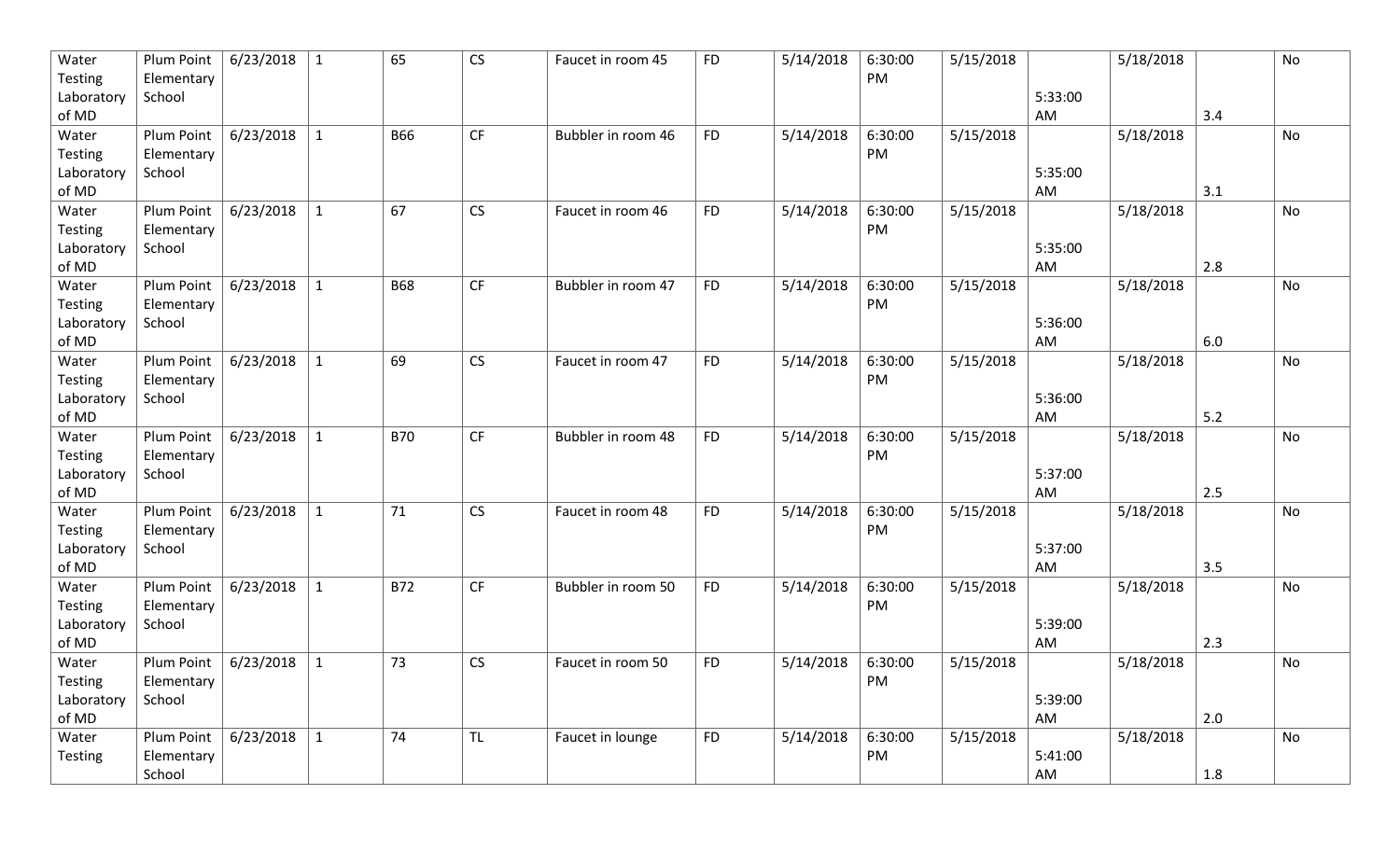| Laboratory          |                          |           |              |            |           |                                      |           |           |               |                       |               |           |        |           |
|---------------------|--------------------------|-----------|--------------|------------|-----------|--------------------------------------|-----------|-----------|---------------|-----------------------|---------------|-----------|--------|-----------|
| of MD               |                          | 6/23/2018 | $\mathbf{1}$ | 75         | <b>CR</b> | Left faucet in room                  | <b>FD</b> | 5/14/2018 | 6:30:00       |                       |               |           |        | <b>No</b> |
| Water<br>Testing    | Plum Point<br>Elementary |           |              |            |           | 54                                   |           |           | PM            | 5/15/2018             |               | 5/18/2018 |        |           |
| Laboratory          | School                   |           |              |            |           |                                      |           |           |               |                       | 5:42:00       |           |        |           |
| of MD               |                          |           |              |            |           |                                      |           |           |               |                       | AM            |           | 3.3    |           |
| Water               | Plum Point               | 6/23/2018 | $\mathbf{1}$ | 76         | CR        | Right faucet in room                 | <b>FD</b> | 5/14/2018 | 6:30:00       | 5/15/2018             |               | 5/18/2018 |        | No        |
| Testing             | Elementary               |           |              |            |           | 54                                   |           |           | PM            |                       |               |           |        |           |
| Laboratory          | School                   |           |              |            |           |                                      |           |           |               |                       | 5:42:00       |           |        |           |
| of MD               |                          |           |              |            |           |                                      |           |           |               |                       | AM            |           | 1.1    |           |
| Water               | Plum Point               | 6/23/2018 | $\mathbf{1}$ | <b>B77</b> | CF        | Bubbler in room 55                   | <b>FD</b> | 5/14/2018 | 6:30:00       | $\frac{1}{5}/15/2018$ |               | 5/18/2018 |        | No        |
| Testing             | Elementary<br>School     |           |              |            |           |                                      |           |           | PM            |                       |               |           |        |           |
| Laboratory<br>of MD |                          |           |              |            |           |                                      |           |           |               |                       | 5:43:00       |           |        |           |
|                     | Plum Point               | 6/23/2018 | $\mathbf{1}$ | 78         | CS        | Faucet in room 55                    | <b>FD</b> |           | 6:30:00       |                       | AM            |           | 2.9    | <b>No</b> |
| Water<br>Testing    | Elementary               |           |              |            |           |                                      |           | 5/14/2018 | PM            | 5/15/2018             |               | 5/18/2018 |        |           |
| Laboratory          | School                   |           |              |            |           |                                      |           |           |               |                       | 5:43:00       |           |        |           |
| of MD               |                          |           |              |            |           |                                      |           |           |               |                       | AM            |           | 4.0    |           |
| Water               | Plum Point               | 6/23/2018 | $\mathbf{1}$ | 79         | KS        | Solo faucet in                       | <b>FD</b> | 5/14/2018 | 6:30:00       | 5/15/2018             |               | 5/18/2018 |        | No        |
| Testing             | Elementary               |           |              |            |           | kitchen                              |           |           | PM            |                       |               |           |        |           |
| Laboratory          | School                   |           |              |            |           |                                      |           |           |               |                       | 5:46:00       |           |        |           |
| of MD               |                          |           |              |            |           |                                      |           |           |               |                       | AM            |           | 5.4    |           |
| Water               | Plum Point               | 6/23/2018 | $\mathbf{1}$ | 80         | KS        | Left faucet in kitchen               | <b>FD</b> | 5/14/2018 | 6:30:00       | 5/15/2018             |               | 5/18/2018 |        | No        |
| Testing             | Elementary               |           |              |            |           |                                      |           |           | PM            |                       |               |           |        |           |
| Laboratory<br>of MD | School                   |           |              |            |           |                                      |           |           |               |                       | 5:46:00<br>AM |           | 3.5    |           |
| Water               | Plum Point               | 6/23/2018 | $\mathbf{1}$ | 81         | KS        | Right faucet in                      | <b>FD</b> | 5/14/2018 | 6:30:00       | 5/15/2018             |               | 5/18/2018 |        | No        |
| <b>Testing</b>      | Elementary               |           |              |            |           | kitchen                              |           |           | PM            |                       |               |           |        |           |
| Laboratory          | School                   |           |              |            |           |                                      |           |           |               |                       | 5:46:00       |           |        |           |
| of MD               |                          |           |              |            |           |                                      |           |           |               |                       | AM            |           | 4.2    |           |
| Water               | Plum Point               | 6/23/2018 | $\mathbf{1}$ | 82         | <b>NO</b> | Faucet in nurse                      | <b>FD</b> | 5/14/2018 | 6:30:00       | 5/15/2018             |               | 5/18/2018 |        | No        |
| Testing             | Elementary               |           |              |            |           | office                               |           |           | PM            |                       |               |           |        |           |
| Laboratory          | School                   |           |              |            |           |                                      |           |           |               |                       | 5:49:00       |           |        |           |
| of MD               |                          |           |              |            |           |                                      |           |           |               |                       | AM            |           | < 1.0  |           |
| Water<br>Testing    | Plum Point<br>Elementary | 6/23/2018 | $\mathbf{1}$ | 83         | <b>TL</b> | Faucet record room<br>$\overline{3}$ | <b>FD</b> | 5/14/2018 | 6:30:00<br>PM | 5/15/2018             |               | 5/18/2018 |        | <b>No</b> |
| Laboratory          | School                   |           |              |            |           |                                      |           |           |               |                       | 5:49:00       |           |        |           |
| of MD               |                          |           |              |            |           |                                      |           |           |               |                       | AM            |           | $<1.0$ |           |